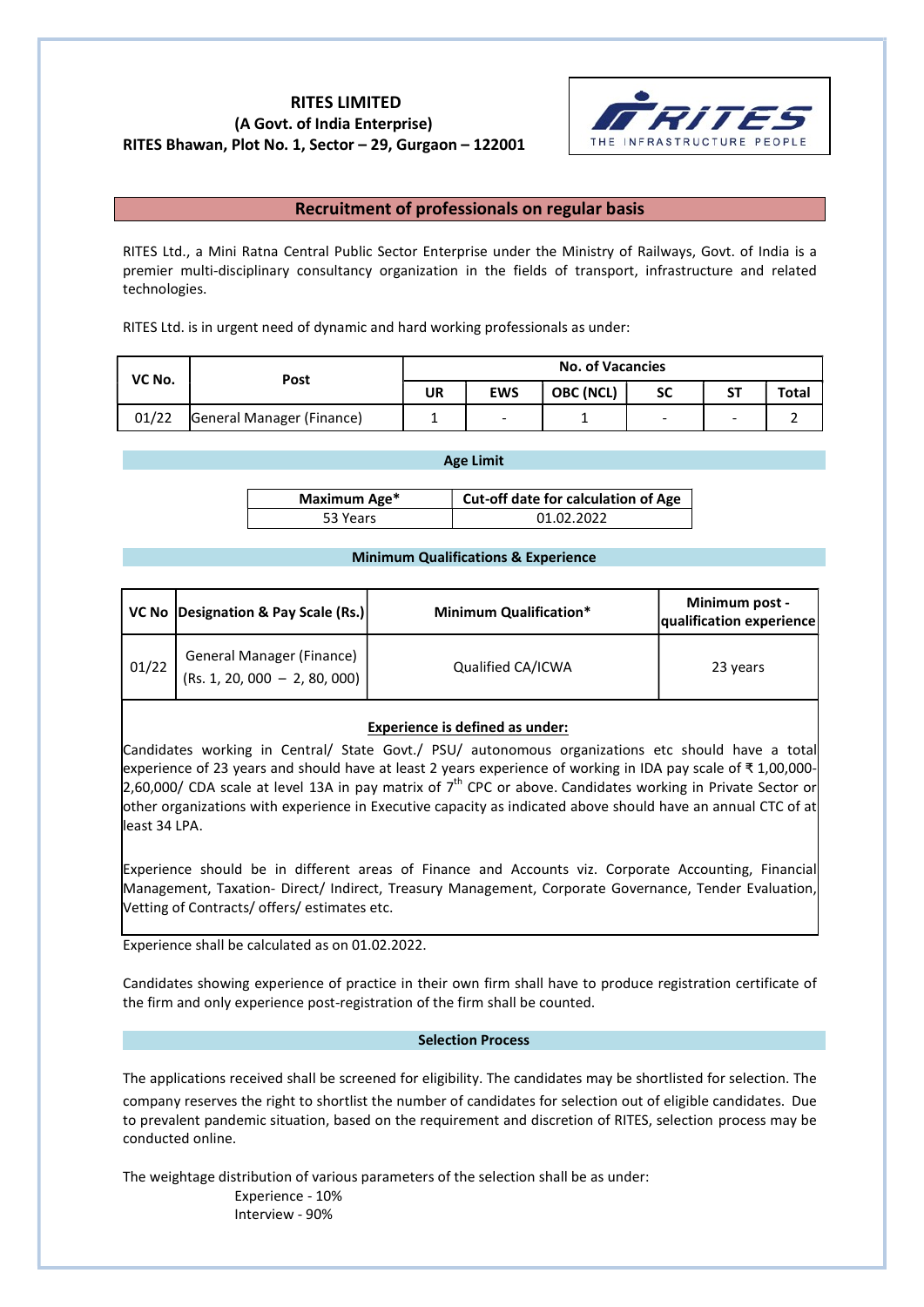(Technical & Professional proficiency - 60 %; Personality Communication & Competency – 30%) Total - 100%

A minimum of 60% in Interview (50% for SC/ ST/ OBC(NCL)/ PWD against reserved posts as applicable) will be required to enable the candidates to be considered for placement on panel. There will be no qualifying marks required in aggregate.

The candidates shall have to produce copies of educational qualification and experience claimed which shall be verified from the original documents at the appropriate stage and shall be subject to verification from the original source.

Based upon fulfilling the conditions of eligibility; candidates shall be shortlisted for Interview.

Appointment of selected candidates will be subject to their being found medically fit in the Medical Examination to be conducted as per RITES Rules and Standards of Medical Fitness for the relevant post.

Candidates have the option to appear for interview either in Hindi or English.

## Relaxations & Concessions

Reservation/ relaxation/ concessions to EWS/ SC/ST/OBC (NCL)/PWD/ Ex-SM/ J&K Domicile would be provided as per extant Govt. orders.

Relaxations and concessions to PWD candidates would be provided as per extant Govt. orders. The upper age shall be relaxed in case of PWD candidates who are eligible as per the physical requirements and functional classification by a period of 10 years.

RITES' regular/ contract employees fulfilling the educational qualification and experience criteria shall be given age relaxation of 5 years, over and above the upper age limit indicated above.

PWD candidates will have to meet the Physical Requirements and Functional Classifications which have been identified for the post as under:

| <b>S. No.</b> |         | <b>Categories for which</b><br>identified | <b>Functional Classification</b>                              | <b>Physical Requirements</b>          |
|---------------|---------|-------------------------------------------|---------------------------------------------------------------|---------------------------------------|
|               | Finance | Locomotor disability                      | OA, OL, OAL, BL, Leprosy Cured,<br><b>Acid Attack Victims</b> |                                       |
|               |         | Hearing Impairment                        | нı                                                            | S, ST, BN, W, SE, MF, C, R,<br>W & RW |
|               |         | Visual Impairment                         | LV                                                            |                                       |

Functional Classification:

| Code      | <b>Functions</b>          |
|-----------|---------------------------|
| IOL       | One leg affected (R or L) |
| lОА       | One arm affected          |
| OAL       | One arm one leg affected  |
| <b>BL</b> | Both legs affected        |
| lнı       | Hearing Impaired          |
|           | Low Vision                |

Physical Requirements:

| Code       | <b>Physical Requirements</b>                  |
|------------|-----------------------------------------------|
| 1s         | Work performed by sitting (on bench or chair) |
| <b>IST</b> | Work performed by standing                    |
| <b>SE</b>  | Work performed by seeing                      |
| <b>RW</b>  | Work performed by reading and writing         |
| <b>BN</b>  | Work performed by bending                     |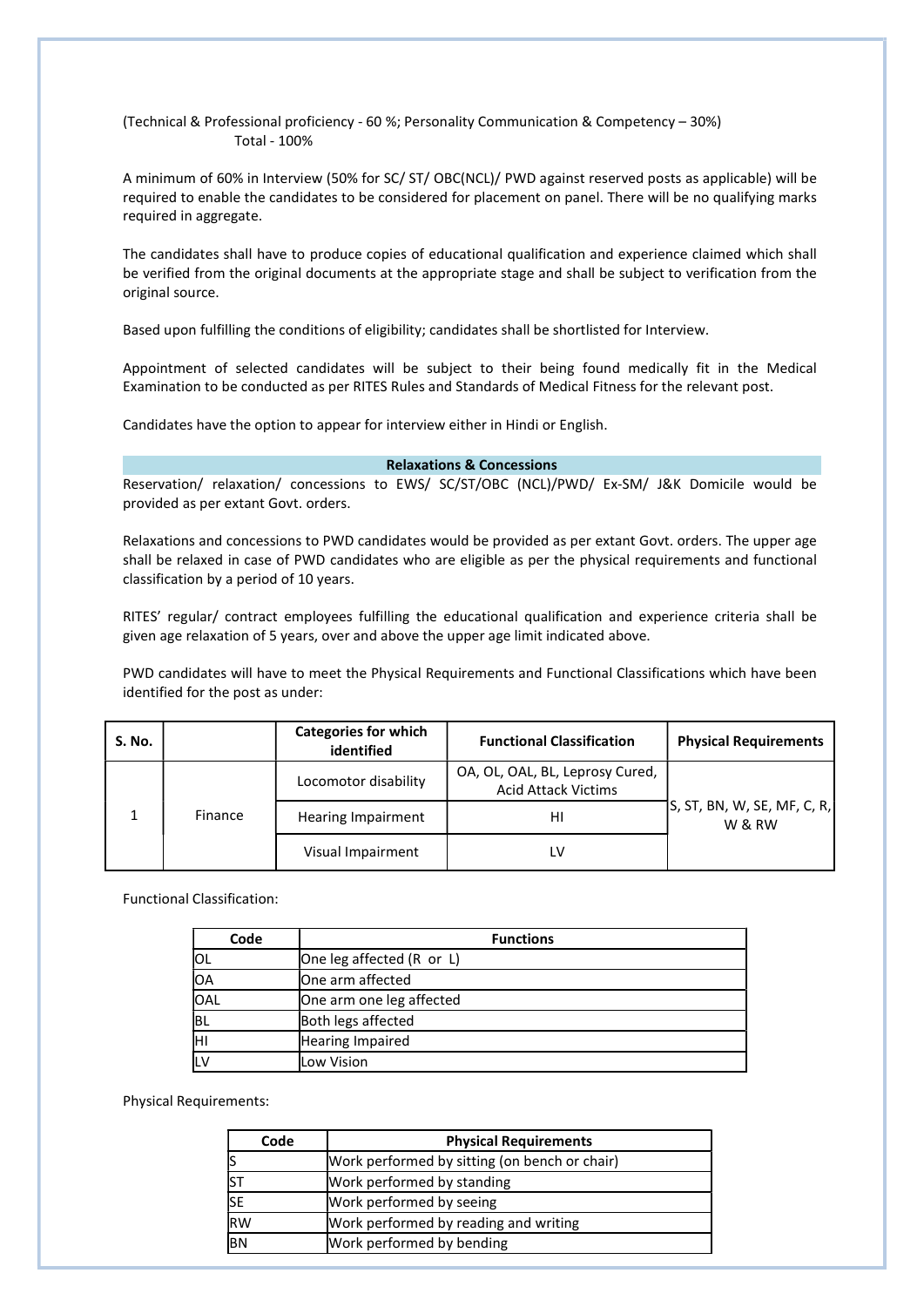| MF | Work performed by manipulation by fingers |
|----|-------------------------------------------|
|    | Work performed by communication           |
| lW | Work performed by walking                 |
|    | Hearing/Speaking                          |

The above list is subject to revision.

#### Nature & Period of Engagement

The appointment will be initially on probation for a period of one year.

Selected candidates shall be liable for posting to any place in India as per requirements of the Company.

Candidates will be required to clear the screening test for confirmation of their services at the end of the probation period. Those who fail to qualify in the screening test, their probation period may be extended and further action taken in accordance with the policy of the Company.

Candidates may also note that no application of an employee would be forwarded for jobs outside until he/ she completes 2 years of service in the Company.

#### Remuneration

The pay would be fixed at the minimum of the scale. Candidates from Government Departments/ PSUs are eligible for protection of their Basic Pay in accordance with the policy of the Company. In addition to Basic Pay candidates would be paid DA, Fixed/variable allowances as applicable to the scale, Performance Related Pay, Medical facilities, HRA/Lease accommodation, attractive superannuation package consisting of contribution to PF, Gratuity as per Gratuity Act and Post Retirement Medical Scheme. Other benefits would be as under:

- a) Leaves as per leave rules
- b) Maternity Leave /Paternity Leave As per company rules applicable to
- c) Medical facility. The state of the second version of the regular employees.
- d) Group Insurance.
- e) Leave Encashment.

The approximate emoluments at the minimum of the pay-scale for the post of General Manager is ₹ 40 LPA.

Remuneration mentioned above is only indicative. Actual remuneration shall depend upon place of posting and other terms & conditions of appointment.

|--|--|

The candidates will have to deposit the under mentioned amount of fees during online application:

| Category                   | Fee                             |  |
|----------------------------|---------------------------------|--|
| General/OBC Candidates     | Rs. 600/- plus applicable taxes |  |
| EWS/ SC/ST/ PWD Candidates | Rs. 300/- plus applicable taxes |  |

For any difficulty/ queries regarding fee payment, candidates may contact on following only:

Helpdesk No: 011 – 33557000 Extension Code - 13221 Helpdesk e-mail id: pghelpdesk@hdfcbank.com

Note:

- a. Candidates should note that the fee submitted through any other mode except the mode specified, will not be accepted by RITES and such applications will be treated as without fee and will be summarily rejected.
- b. Persons with disabilities are given concession in the fee provided they are otherwise eligible for appointment. A PWDs candidate claiming age relaxation/fee concession will be required to submit along with their Detailed Application Form, certified copy of the PWD certificate as per latest GOI format.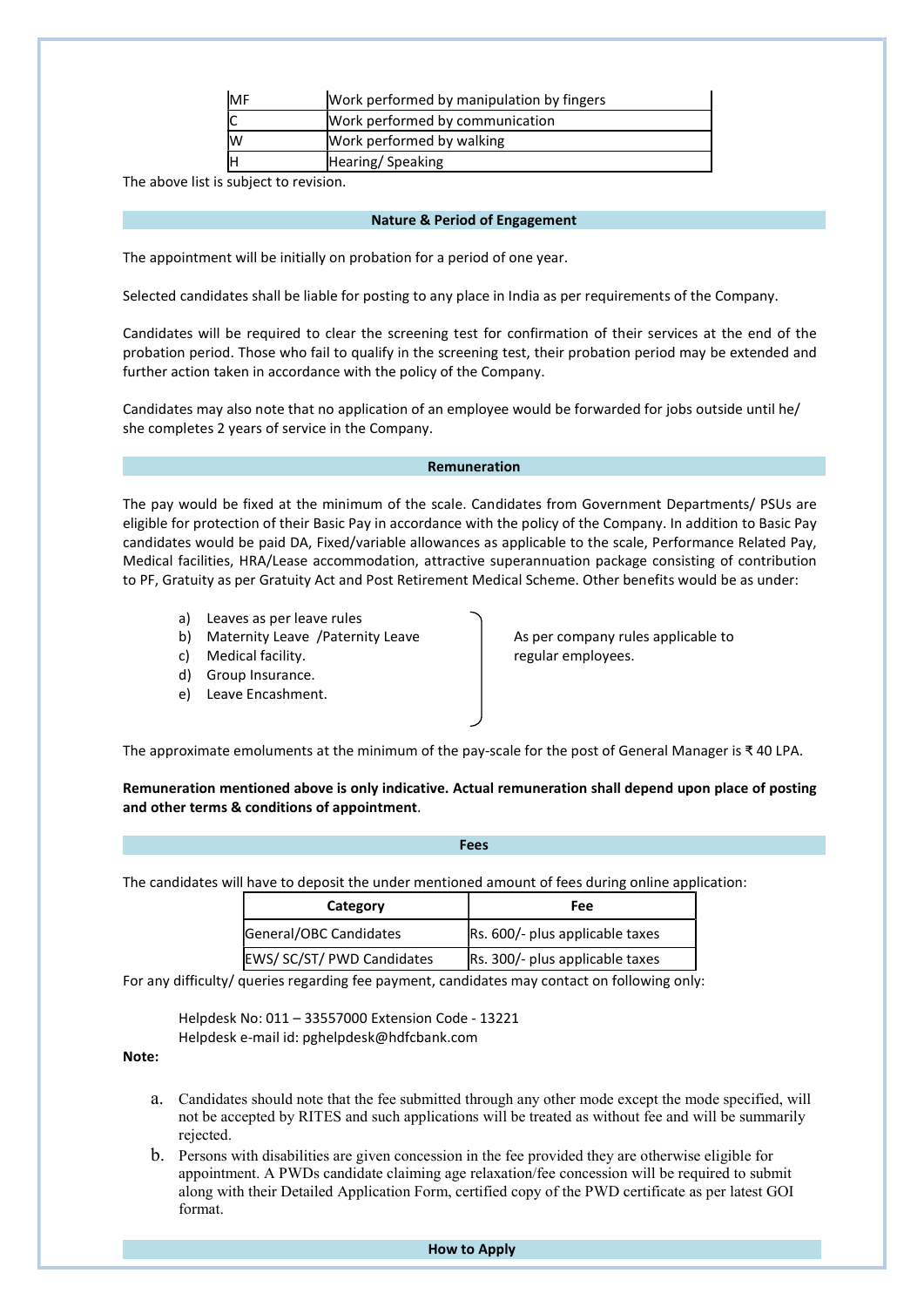- 1. Before applying candidates should ensure that they satisfy the necessary conditions and requirements of the position.
- 2. Interested candidates fulfilling the above laid down eligibility criteria are required to apply online in the registration format available in the Career Section of RITES website, http://www.rites.com.
- 3. While submitting the online application; the system would generate 'Registration No.' on top of online form filled up by the candidate. Note down this "Registration No." and quote it for all further communication with RITES Ltd.
- 4. While filling up the required details, candidates are advised to carefully and correctly fill the details of "Identity Proof". Candidates are also advised to note the same and ensure the availability of the same Identity Proof as it will be required to be produced in original at later stages of selection (if called).
- 5. After filling up the required details under the "Fill/ Modify Application Form", click on "Make payment". The payment details show the amount to be paid to the bank based on your category.

Applications without successful fee payment shall be treated as incomplete and shall be summarily rejected.

- 6. A copy of this online APPLICATION FORM containing the registration number is to be printed, signed, and furnished online, along with SELF-ATTESTED SCANNED COPIES of the following documents in the given order only (from top to bottom):
	- a. 2 recent passport size colour photographs
	- b. High School certificate for proof of Date of Birth
	- c. Certificates of Academic & Professional qualifications and statements of marks of all the qualifications for all semesters/years (Xth, XIIth, Diploma/ Graduation/ Post-Graduation as applicable)
	- d. EWS/ SC/ST/OBC Certificate in the prescribed format by Govt. of India (if applicable)
	- e. Proof of Identity & Address (Passport, Voter ID, Driving Lisence, Aadhaar Card etc)
	- f. PAN Card
	- g. Proof of different periods of experience as claimed in the Application Form (if applicable)
	- h. Any other document in support of your candidature
	- i. PWD Certificate as per latest format (if applicable).

Application Form along with all the above documents are to be uploaded on the following link; within the date specified for the purpose:

| lvc       | <b>ILink</b>                                                                             |
|-----------|------------------------------------------------------------------------------------------|
| No        |                                                                                          |
|           | 01/ https://docs.google.com/forms/d/e/1FAIpQLSfZrWLMXfAZwBjRTOF8yW8V3KDz17BfbX35tdpTkNWX |
| <b>22</b> | aEqDog/viewform?usp=sf_link                                                              |
|           |                                                                                          |

Note: Please copy the link and paste into the browser.

- 7. Please attach copies of experience certificates from your previous employment in respect of claims made by you in your application. In respect of current employment, experience certificate/ joining letter along with last months' salary slips, or, Form 16 and other documents which clearly prove your continuity in the job are to be attached. In case your claim is not established from the proofs submitted by you; your application is liable to be rejected. Please check your claims and certificates submitted by you carefully. Incomplete application or, insufficient proof would entail rejection of your application. No claims would be entertained at a later stage.
- 8. For proof of CTC/ salary, candidates shall have to submit a copy of their last Form No. 16/ Earning Card/ salary slip/ Appraisal letter/ any other suitable document.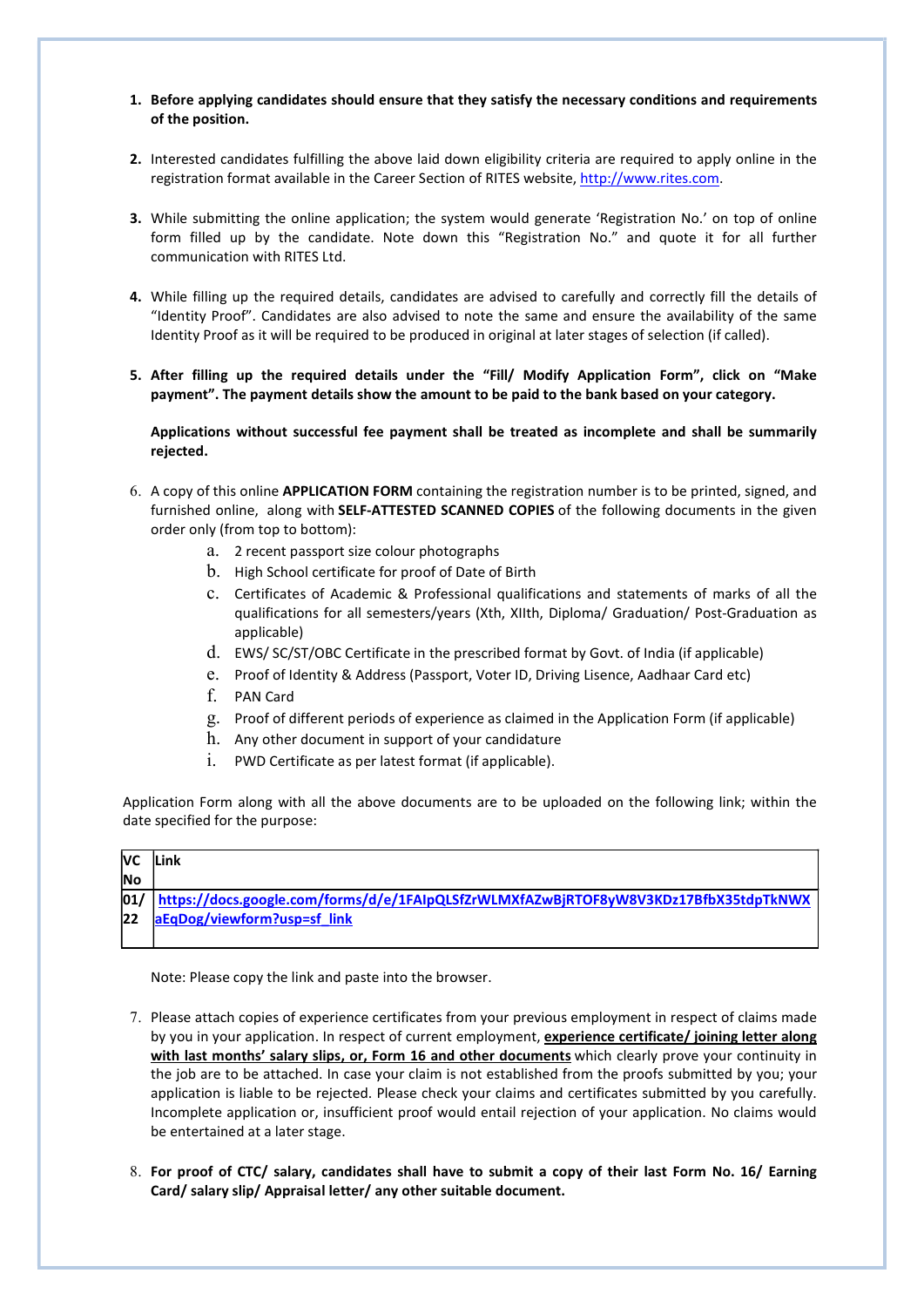- 9. Community certificate (SC/ST/OBC) should be in the format prescribed by Government of India only. OBC candidates included in the Central List with certificate not more than 12 months old (with clear mention of candidate not belonging to "Creamy Layer") in the GOI prescribed format only will be considered for the posts reserved for OBC. EWS certificate should also be as per Gov. of India format.
- 10. Hard copies of documents are not to be sent to this office through post/ courier. Documents are to be sent through the above mentioned link only.
- 11.The candidates are also advised to keep a copy of Application Form submitted with them and to carry the same at the time of the Interview (if called).
- 12.Candidates who have registered online but whose physical application along with aforesaid documents is not received online by the due date, their candidature may not be considered. The company reserves the right to consider only such applications which are received in physical format by the prescribed date.
- 13.Applications received after the last date of receipt of Application Form and documents shall be rejected. RITES Ltd. does not bear any responsibility for any delay in post/courier for any reason whatsoever.
- 14. The original testimonials/documents along with one self-attested copy will have to be produced by the candidate(s) at the time of interview (if called).
- 15.Departmental Candidates of RITES are required to apply online and submit their hard copy through proper channel.
- 16.Candidates working in Government Departments/ PSU are required to apply through proper channel. The candidates who apply directly would have to bring NOC from their employer at the time of Interview (if called) so as to consider their claims under technical resignation category
- 17.Candidates not fulfilling the minimum laid down criteria advertised with respect to educational qualifications, age, and experience for selection to the respective post, would not be able to register online.
- 18.Candidates should submit only one application for one vacancy and application once submitted cannot be altered. A valid e-mail ID is essential for submission of the online application. RITES will not be responsible for bouncing of any e-mail sent to the candidates. However, candidates can apply for any number of vacancies.
- 19.The candidates must submit all the details pertaining to his candidature viz. personal details, educational qualification details, experience details, category etc. Suppression, in this regard, if any, detected on a future date shall render the candidature liable for forfeiture.
- 20.If any claim made by a candidate is found to be incorrect, his/her candidature shall be summarily rejected.

#### Venue & Time

Date, time and details of venue of the selection shall be communicated to shortlisted candidates

#### General Instructions

- 1. Management reserves the right to cancel/ restrict/ enlarge/ modify/ alter the selection/ recruitment process at any stage, without issuing any further notice or assigning any reason thereafter.
- 2. The number of vacancies may vary.
- 3. Serving Govt./PSU officials, if selected will be allowed to join only after they are properly relieved from their parent organization
- 4. The period of training/internship/ articleship shall not be counted towards post qualification experience.
- 5. In case it is detected at any stage of recruitment that a candidate does not fulfill the eligibility norms and/or that he/she has furnished any incorrect/false information or has suppressed any material fact (s), his/her candidature s liable for cancellation. If any of these shortcomings is/are detected even after appointment, his/her services are liable to be terminated.